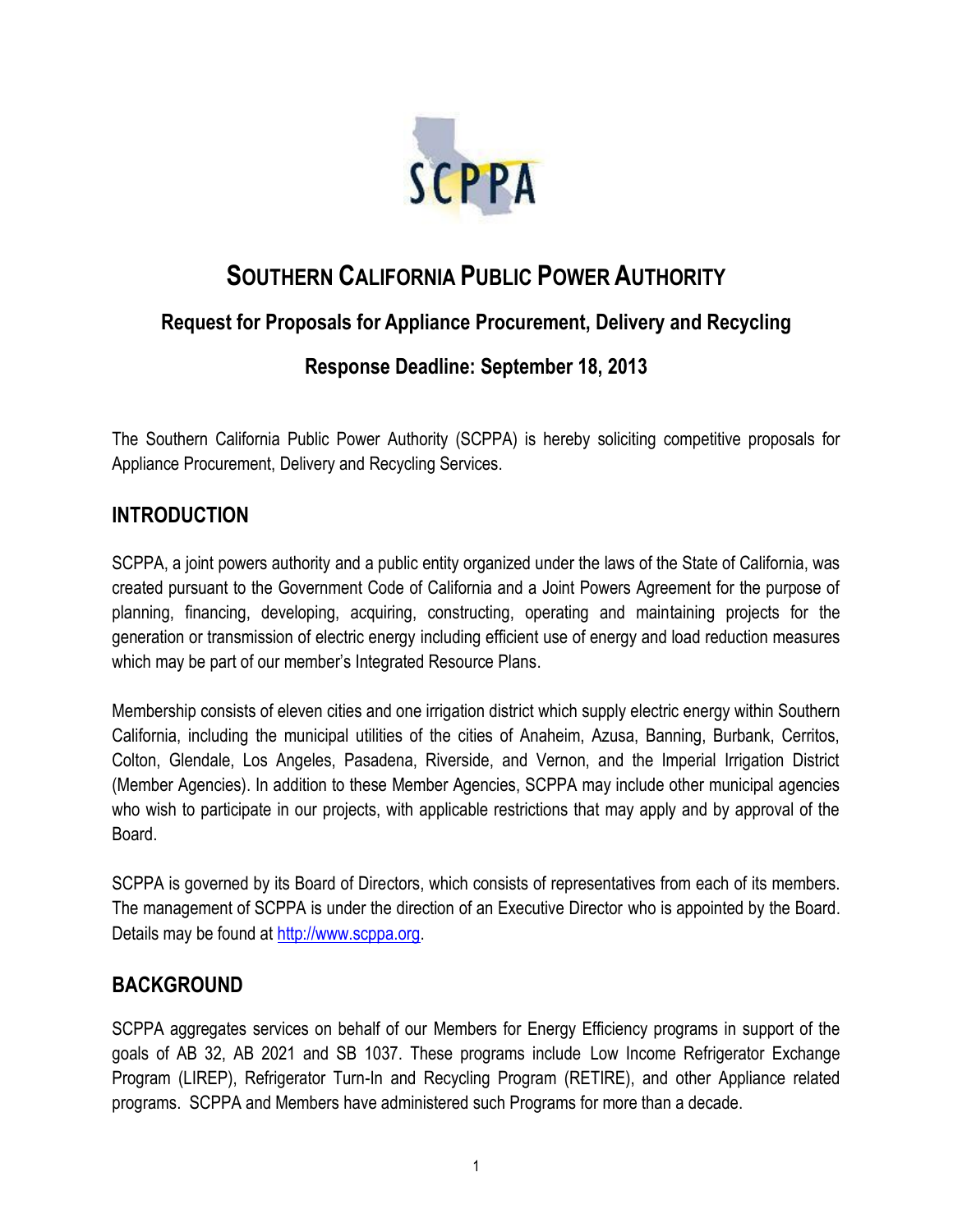SCPPA has issued this Request for Proposal (RFP) to develop a list of qualified firms capable of providing one or more the Services described below, as Areas of Interest. Proposals submitted in response to this RFP must meet the requirements and specifications presented below.

# **Areas of Interest**

# 1) **Appliance Procurement:**

- a. Appliances must be ENERGY STAR® rated. SCPPA requests a cut or specification sheet of such Appliances, which should including the make, model, size, efficiency tier, product color, and features for the following types of appliances:
	- i. Refrigerators
	- ii. Clothes Washers
	- iii. Dish Washers
	- iv. Room Air Conditioners
	- v. Other Appliances that are offered by the Respondent that may or may not be discussed as part of this RFP
- b. List of any appliances that are offered by the Respondent and meet performance standards in excess of the Federal Standards or ENERGY STAR® ratings such as the Super-Efficient Home Appliance initiative (SEHA) criteria by the Consortium for Energy Efficiency (CEE), with specification of the rating criteria that exceeds ENERGY STAR®. This list would include the associated cut or specifications sheets, as defined above, for any and all such appliances exceeding the Federal or ENERGY STAR standards.
- c. Water consumption specifications for applicable appliances should be included in all appliance lists referenced above.

## **2) Appliance Recycling Services:**

The Appliance Recycling Services shall meet the Environmental Protection Agency (EPA) standards for Responsible Appliance Disposal (RAD) as follows:

- a. Collect used refrigerators, freezers, window air conditioning units, dehumidifiers and other Appliances from customer facilities within our member service territories, and implement best practices for the recycling/disposal of these units in compliance with federal, state, and local laws, including; safe disposal of hazardous waste products, and recycling of all recoverable, durable materials, to the extent possible:
	- i. Using environmentally sound methods to remove, process, manage, and recycle or eliminate chlorofluorocarbons (CFC) in refrigerants and foam insulation found in refrigerators to prevent their release into the atmosphere, securing all permits for CFC recycling equipment in accordance with local air-quality regulations and ensuring that operators are certified to perform the recycling activities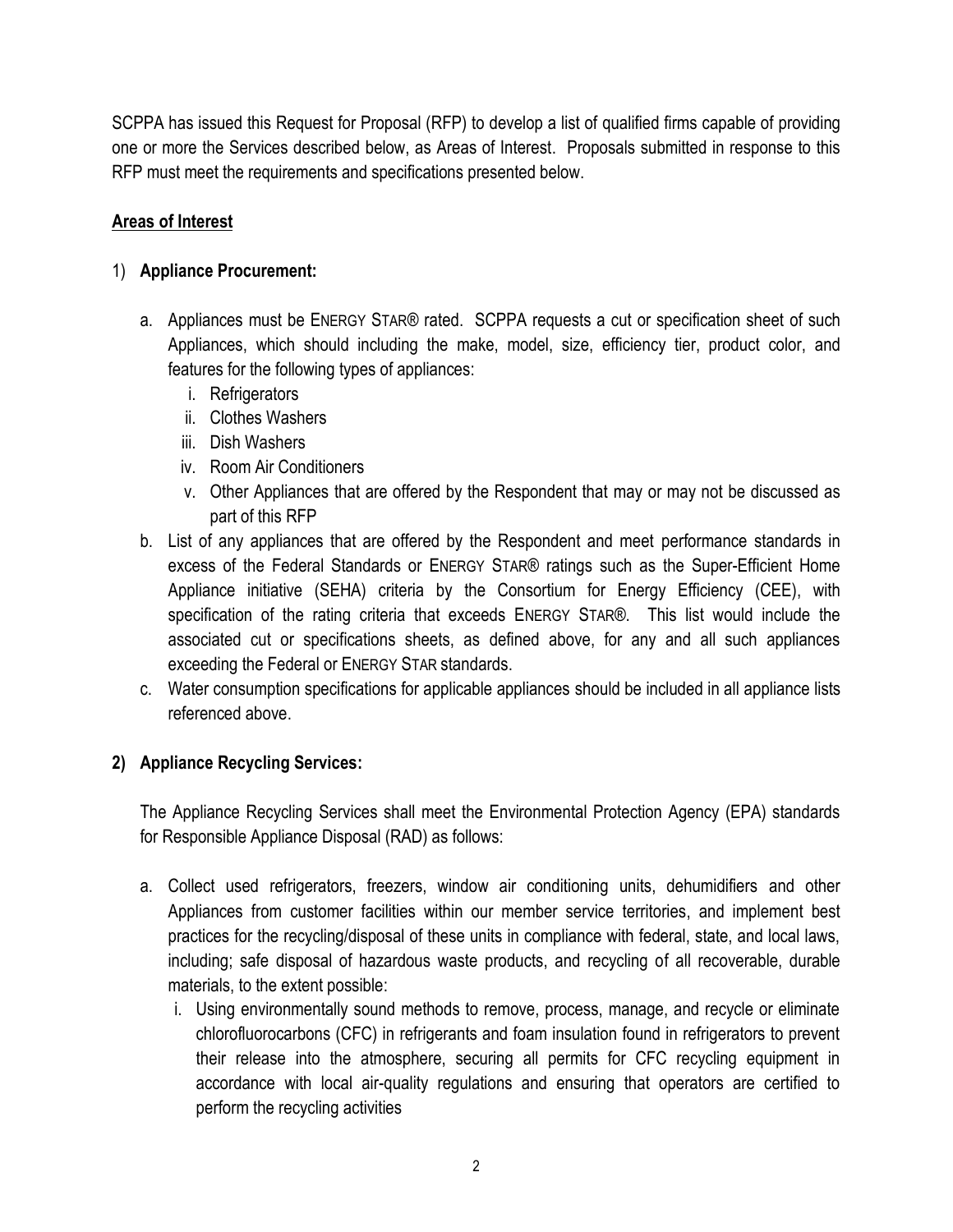- ii. Proper recovery and management of refrigerant: Under Section 608 of the 1990 Clean Air Act Amendments (40 CFR Part 82 Subpart F), no refrigerant may be vented during the disposal of appliances; therefore, refrigerant must be recovered at equipment end-of-life. Refrigerant must be properly recovered (per §82.156), meaning that at least 90% of the refrigerant must be recovered if the compressor is operating, and at least 80% must be recovered otherwise; alternatively, the refrigerant can be evacuated to four inches of mercury vacuum. Refrigerant must either be reclaimed by an EPA-certified reclaimer (per §82.164) for reuse, or destroyed using environmentally acceptable methods in accordance with applicable federal, state, and local environmental regulations.
- iii. Proper recovery and management of mercury: Mercury waste, such as switches and relays, must be recovered from appliances prior to disposal or shredding, sent to a qualified recovery facility that has appropriate hazardous waste management permits, and managed in accordance with applicable federal, state, and local hazardous waste regulations (e.g., waste must be properly packaged prior to transport). The federal hazardous waste regulations under the Resource Conservation and Recovery Act (RCRA) can be found in Title 40 of the Code of Federal Regulations, Parts 260-279. Respondent shall also meet the State of California regulatory hazardous waste requirements if different from federal requirements.
- iv. Proper recovery and management of used oil: Any used oil recovered from refrigeration units must be managed in accordance with the federal standards outlined in 40 CFR 279 or the equivalent state regulations. Before recycling and disposal, used oil must be stored in appropriate containers in good condition and with no visible leaks. Per the RCRA used oil rebuttable presumption, refrigerants must be reclaimed from the used oil to the fullest extent possible, and the used oil cannot be mixed with used oil from sources other than refrigeration units; otherwise, the used oil must be classified as a hazardous waste or it must be proven (through testing) that it does not contain significant concentrations of hazardous substances (i.e., >1,000 ppm total halogens).
- v. Processing of appliances, using environmentally sound methods to safely remove, process, manage and dispose of polychlorinated biphenyls (PCBs). PCBs would most likely be found in a capacitor. If the capacitor does not state "contains no PCBs" or the capacitor (or refrigerator) was manufactured before 1979, assume that the capacitor contains PCBs (see 40 CFR 761.2 (a)(4) for PCB concentration assumptions and 40 CFR 761.3 for definitions). If the capacitor contains PCBs, which are regulated for disposal, and is leaking, then disposal of the capacitor must be in accordance with 40 CFR 761.62(a) or (c). If the capacitor contains PCBs, which are regulated for disposal, and is not leaking, then disposal of the capacitor must be in accordance with 40 CFR 761.60(b)(2). Storage of PCB capacitors, which are regulated for disposal, must be for no more than one year and must be in accordance with 40 CFR 761.65.
- vi. Proper recovery and destruction of Ozone-Depleting Substances (ODS) foam blowing agent: ODS foam must be removed from appliances and foam blowing agent must be reclaimed or destroyed using environmentally acceptable methods
- b. Provide copies of all Hazardous Waste Manifests and their corresponding Certificates of Disposal and Recycling and or Certificates of Destruction.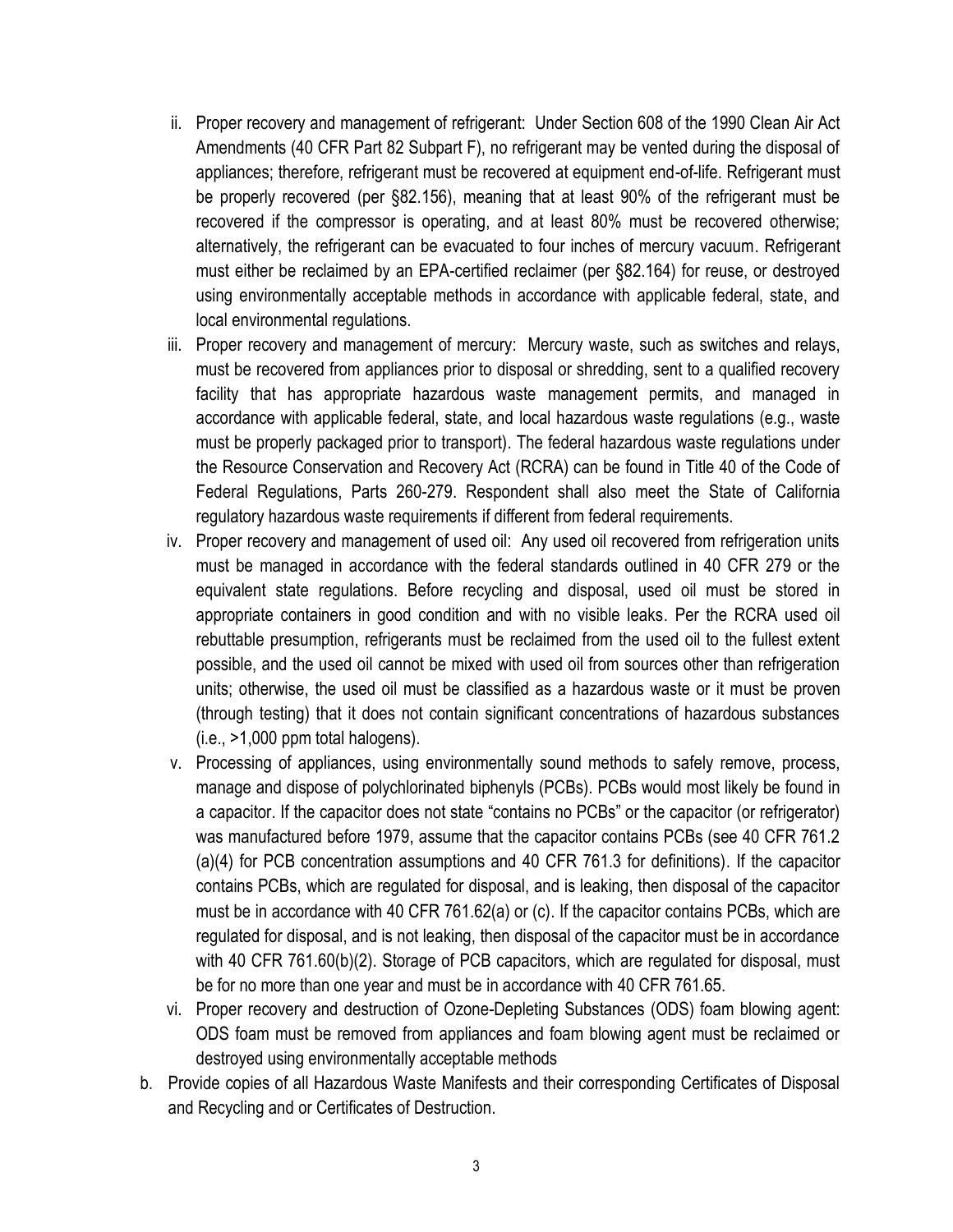- c. Securing all necessary permits and licenses from Federal, State and local agencies for the handling, transportation and storage of all hazardous wastes and materials, and the collection, transportation, processing and recycling of household appliances.
- d. Tracking and reporting program information annually to the EPA including: the number of appliances collected; type and quantity of refrigerants reclaimed/destroyed; type and quantity of foam blowing agent reclaimed/destroyed; weight of metals, plastics, and glass recycled; and quantity of hazardous waste products managed and used oil recovered.

## **3) Appliance Delivery Services:**

Logistical services in support of Appliance Recycling programs, which include inventory services, warehousing, delivery of Appliances and any other program incentives (such as compact fluorescent light bulbs), installation and change out of displaced units.

- a. Warehousing, delivery, installation of new units.
- b. Removal and disabling of displaced and spare Appliances.
- c. Scheduling and confirming appliance delivery/change–out appointments by telephone in a timely manner and other services that may be necessary to affect the delivery, setup and installation of Appliances such as inspection of grounded outlets in conformance to program guidelines. The preferred model shall provide for a full-service telephone center at which customers may schedule pick-ups and recycling. Provisions should also be made to process customer requests for recycling services through the internet.
- d. Screening, hiring bonding and training of an adequate staff to perform these logistical functions.
- e. Provisions for proper and effective operations, including: transportation equipment and fleet services, collection operations, customer services functions, purchasing and billing capabilities, inventory tracking and control and warehousing capabilities, computerized data collection and analysis operations.
- f. Preparing periodic inventory tracking and progress reports to properly monitor the effectiveness of the Appliance Delivery Program services. A web based reporting and tracking system to facilitate requests for deliveries and appliance pick-up is preferred.

# **Proposal Submission Required Elements**

**1) Transmittal Letter:** A brief statement of the Contractor's understanding of the work to be done and commitment to perform the work as scheduled including a summary of exceptions taken to the RFP requirements, statement of work, specifications, and reference to any proposed contractual terms and conditions required by the Respondent. An officer authorized to bind must sign the proposal on behalf of the Respondent and must include the following declarations on the Transmittal Letter:

> "This proposal is genuine, and not sham or collusive, nor made in the interest or in behalf of any person not herein named; the Respondent has not directly or indirectly induced or solicited any other Respondent to put in a sham bid, or any other person,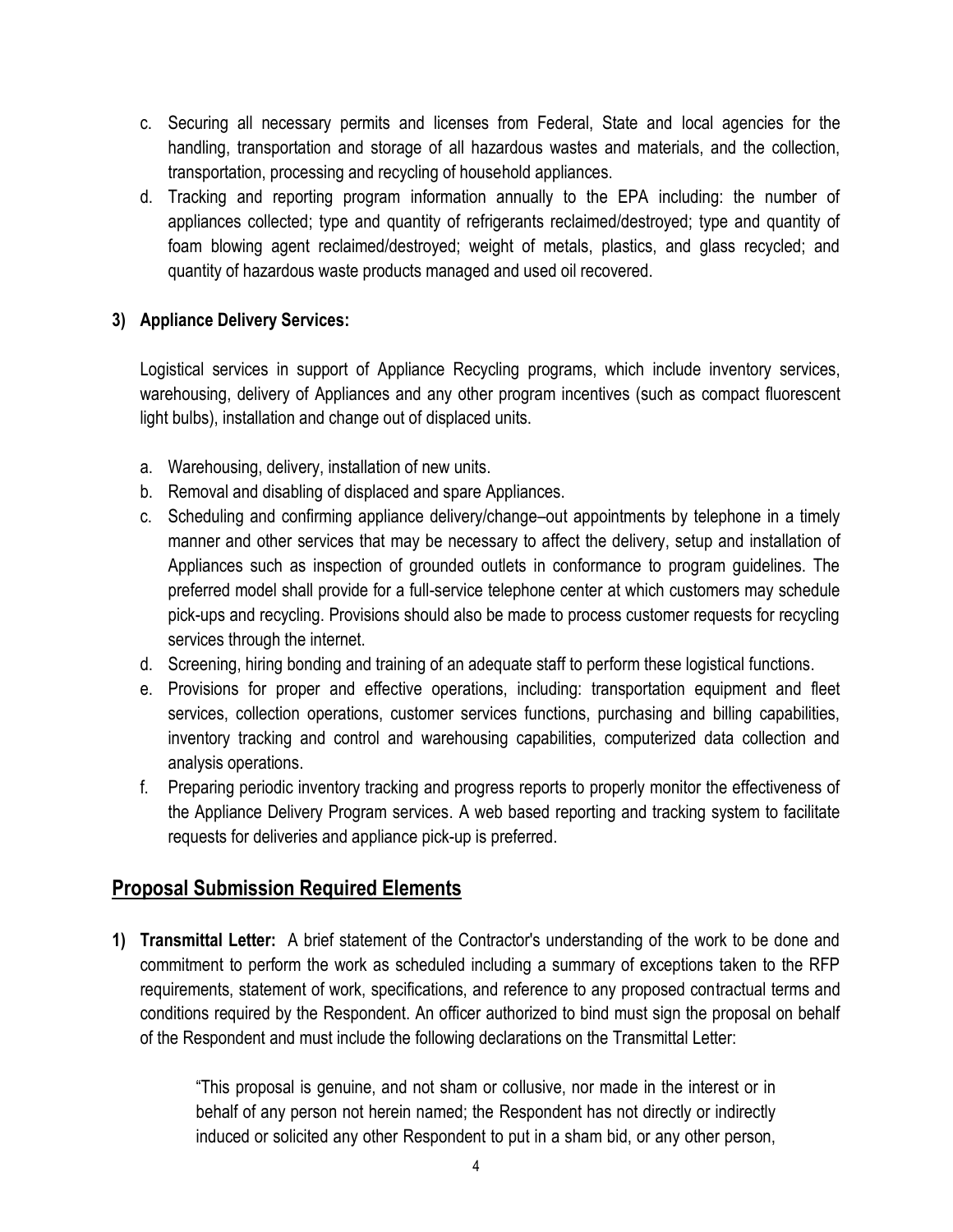firm or corporation to refrain from submitting a proposal; and the Respondent has not in any manner sought by collusion to secure for themselves an advantage over any other Respondent."

- **2) Applicant Information**: Provide legal name of Company, firm or individual, Address, E-mail address, Telephone, Name and Title of individuals authorized to represent the Respondent.
- **3) Proposal:** Provide a description of the proposed project, how it meets the objectives of this RFP, as well as a detailed description addressing all of the Areas of Interest.
- **4) Fees:** SCPPA is interested in discovering the Respondent's capabilities and pricing to make an informed decision and proceed to more specific negotiations. Pricing should be made based on good faith estimates of the requirements defined in this RFP. Detail specific examples or estimates of the fees. Describe how the fees will be determined. Prior to contract award, the successful bidder shall supply a detailed breakdown of the applicable overheads and fringe benefit costs that are part of the labor rates and other direct costs associated with the services to be performed. Detail price listings or ranges as applicable:
	- a. For Area of Interest 1
		- i. Per unit, per type of appliance procurement cost.
	- b. For Area of Interest 2
		- i. Per unit, per type of appliance recycling cost.
		- ii. CFC disposal costs; if in addition to appliance recycling cost.
		- iii. Other disposal costs by unit or weight; if in addition to recycling cost.
	- c. For Area of Interest 3
		- ii. Appliance delivery, per unit cost.
		- iii. Appliance warehousing costs.
		- iv. Transportation or mileage fees.
	- d. Other itemized service or unit costs
- **5) Experience:** Respondent will clearly identify project participants and management team. Subcontracting for certain services to be performed under any contractual Agreement that may be developed from this RFP will be allowed and permitted.
	- a. Describe your firm's or any subcontractor's area(s) of expertise and comprehensive services, as related to Appliance Delivery and Recycling Services including but not limited to warehousing, delivery and installation of new Appliances and removal of displaced and spare Appliances from customers' homes.
	- b. Describe your firm's or any subcontractor's experience, operating procedures and services relating to scheduling and confirming appliance delivery and or change–out appointments by telephone and other services that may be necessary to affect the delivery, setup and installation of Appliances.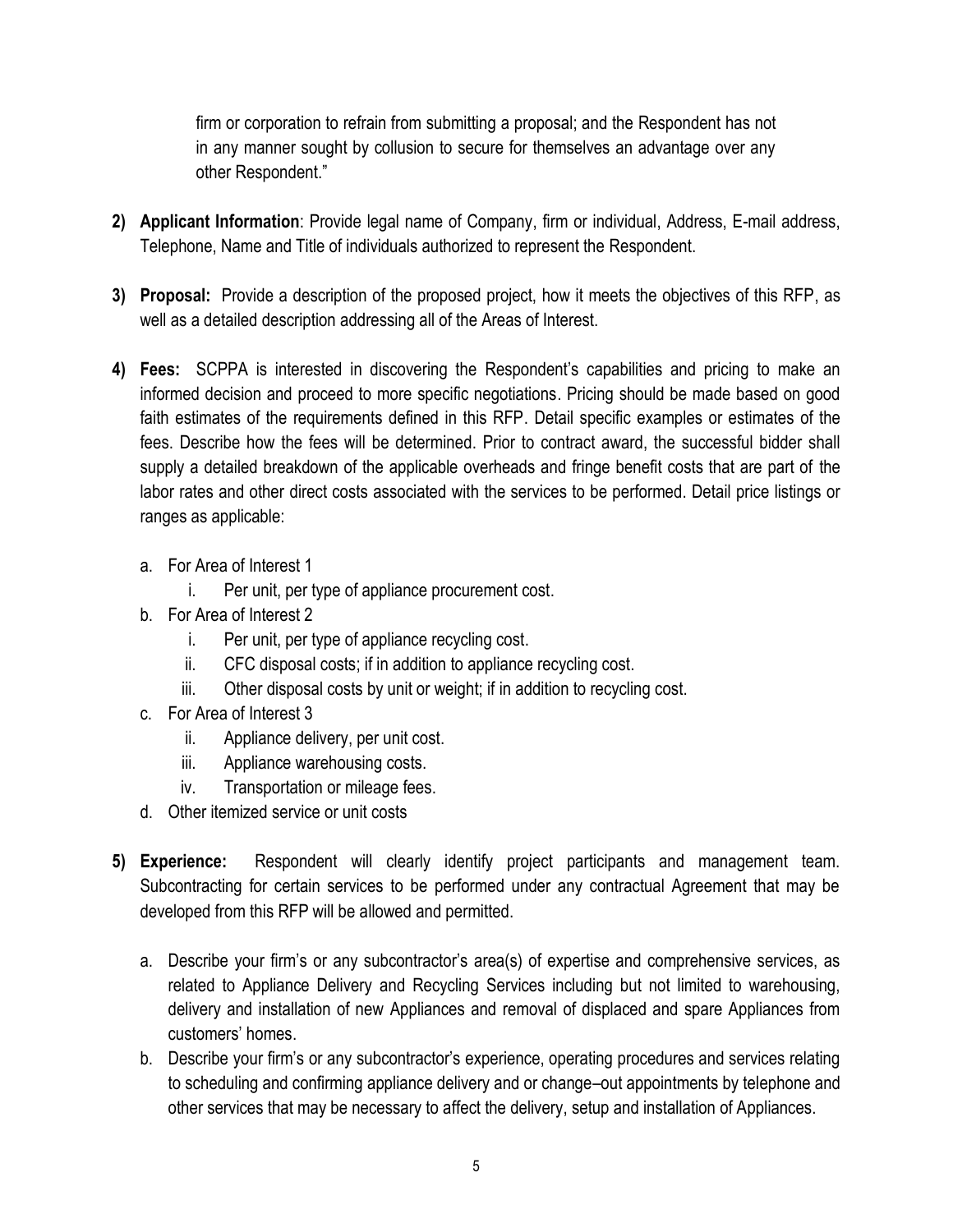- c. Describe your firm's or any subcontractor's provisions for proper and effective appliance delivery services and operations, including: transportation equipment and fleet services, collection operations, customer services functions, purchasing and billing capabilities, inventory tracking and control, warehouse facilities and warehousing capabilities, computerized data collection and analysis activities.
- d. Describe any and all order processing system(s) to be used for these services, including the tracking system used to facilitate requests for refrigerator deliveries and appliance pick-up. Provide copies of periodic inventory tracking and progress reports to properly monitor the effectiveness of your appliance delivery services.
- e. List any and all current licenses and permits that are held for appliance delivery services including the license and permit numbers for each as required for this RFP.
- f. List any and all current licenses and permits held for handling, managing, recycling and disposal of hazardous substances and wastes, including the license and permit numbers for each as required for this RFP (e.g., U.S. EPA identification numbers). Provide a summary of the compliance history for the last five years for all the facilities owned by your company and those owned by other entities that your company plans to use.
- g. Describe the approved waste management activities, treatment, storage and disposal capabilities as well as daily capacities for each facility as allowed under the assigned permits.
- h. List current bonding, insurance and liability coverage including the expiration dates as may be required for this RFP.
- i. Provide copies of sample reports to track all wastes and recyclable materials that a recycling program as described in this RFP may require. Provide sample reports that track the weights of materials recycled, and hazardous wastes disposed of by type, and provide sample copies of the corresponding monthly and or annual summary reports.
- j. Specify key employees and describe their qualifications, experience and duties related to this RFP, including the office location(s) where work will be performed. Description should include the organizational details and responsibilities of the certified or licensed workers.
- k. Provide a commitment statement for the retention and use of key employees as proposed, their availability to initiate and sustain the proposal, as well as planned supplement if not available to assure project delivery.
- l. State whether Respondent will use subcontractors to perform services pursuant to the contract. Should the use of subcontractors be offered, the Respondent shall provide the same assurances of competence for the subcontractor, plus the demonstrated ability to manage and supervise the subcontracted work. Subcontractors shall not be allowed to further subcontract with others for work on this program. The provisions of this contract shall apply to all subcontractors in the same manner as to the Respondent.
- m. Respondent shall indicate any and all pending litigation that could affect the viability of Respondent's proposal or financial stability.
- n. Describe whether the Respondent has, within the last three years, rendered any service to SCPPA or to any of SCPPA's members, either as a contractor or subcontractor, either under the current Respondent's name or any other name or organization. If so, please provide details (status as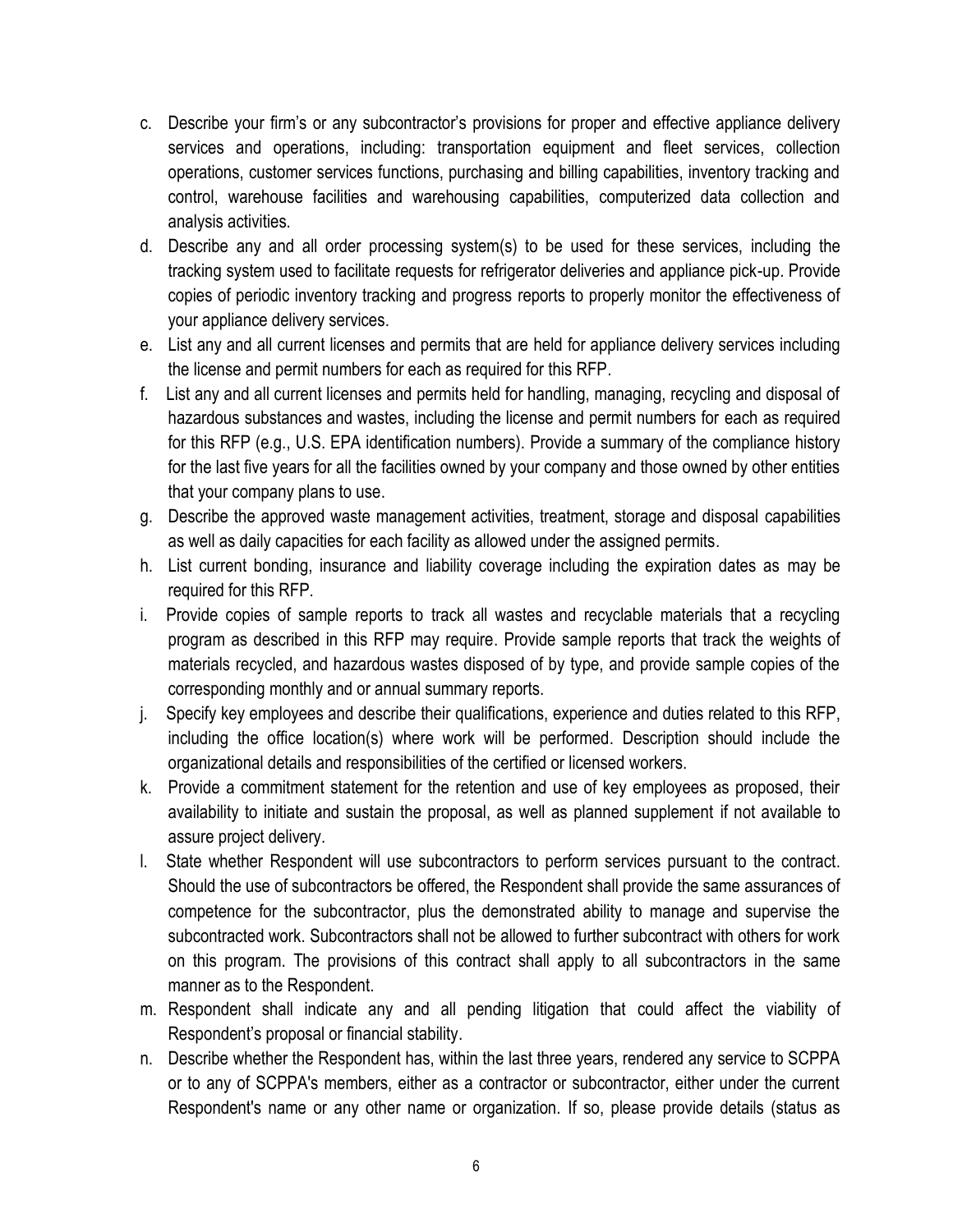prime or subcontractor, brief description of the contract, contract start and end dates, the contract administrator name, and total actual contract expenditures).

- o. Provide a client reference listing including:
	- i. Client name and industry
	- ii. Volume and length of engagements
	- iii. Contact reference name, phone number and e-mail address

# **Proposal Submission Delivery Requirements**

There will be no initial Respondent's conference associated with this RFP. Clarification questions may be addressed to: ApplianceRFP@scppa.org

One (1) hard copy of your response, including a Transmittal Letter of authentic offer with wet-ink authority signature, and any supporting documentation should be delivered no later than 5:00pm on Wednesday, September 18, 2013 to:

Southern California Public Power Authority attn: Appliance Services RFP 1160 Nicole Court Glendora, CA 91740

One electronic copy of your proposal should also be delivered to the address above, preferably on a CD or USB flash-drive, or alternately e-mailed to [ApplianceRFP@scppa.org,](mailto:ApplianceRFP@scppa.org) by the date and time referenced above.

No contact should be made with the Board of Directors, Committee Members, or SCPPA Participating Members concerning this RFP.

All information received by SCPPA in response to this RFP is subject to the California Public Records Act and all submissions may be subject to review in the event of an Audit.

# **Proposal Terms and Conditions**

- 1) SCPPA desires to enter exclusive negotiations with the Respondent once selected as may be defined through a signed letter of intent and defined term.
- 2) SCPPA shall determine at its sole discretion the value of any and/or all proposals including price and non-price attributes.
- 3) Proposals may be sub-divided or combined with other proposals, at SCPPA's sole discretion.
- 4) SCPPA shall perform an initial screening evaluation to identify and eliminate any proposals that are not responsive to the RFP, do not meet the minimum requirements set forth in the RFP, are clearly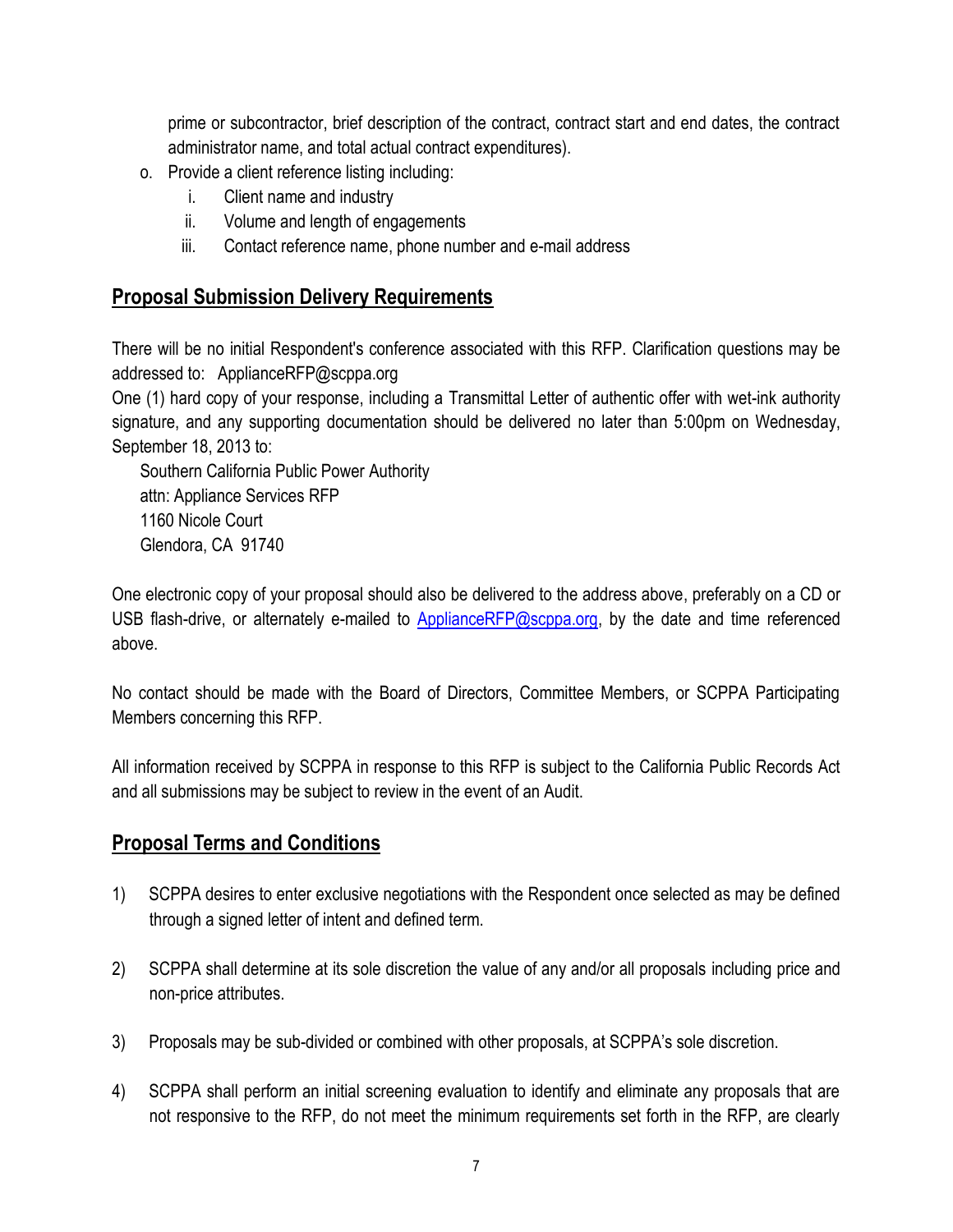not economically competitive with other proposals, or are submitted by Respondents that lack appropriate creditworthiness, sufficient financial resources, or qualifications to provide dependable and reliable services.

- 5) SCPPA may entertain or eliminate proposals immediately upon receipt or at any future time if not clearly defined in the proposal at the end of the period of offer.
- 6) SCPPA reserves the right, without qualification and in its sole discretion, to accept or reject any or all proposals for any reason without explanation to the Respondent, or to make the award to that Respondent, who, in the opinion of SCPPA, will provide the most value to SCPPA and its customers.
- 7) SCPPA may decline to enter into any potential engagement agreement or contract with any Respondent, terminate negotiations with any Respondent, or to abandon the RFP process in its entirety.
- 8) SCPPA reserves the right to make an award to other than the lowest price offer or the proposal evidencing the greatest technical ability or other measure if SCPPA determines that to do so would result in the greatest value to SCPPA and its members.
- 9) Those Respondents who submit proposals agree to do so without legal recourse against SCPPA, its members, and their directors, officers, employees and agents for rejection of their proposal(s) or for failure to execute or act on their proposal for any reason.
- 10) SCPPA shall not be liable to any Respondent or party in law or equity for any reason whatsoever for any acts or omissions arising out of or in connection with this RFP.
- 11) Respondent shall be liable for all its costs and SCPPA shall not be responsible for any Respondent's costs incurred to prepare, submit, or negotiate its proposal, a contract or for any other activity related thereto.
- 12) SCPPA may require certain performance assurances from Respondents prior to entering into detailed negotiations for a proposed project. Such assurances may potentially include a requirement that Respondents provide some form of performance security.
- 13) Either SCPPA collectively or Member Agencies individually may respond to, or enter into negotiations for a proposal. SCPPA is not responsible or liable for individual Member Agency interactions with the Respondent which are not entirely contained within SCPPA's option or election to engage the Respondent as defined within the Terms and Conditions herein.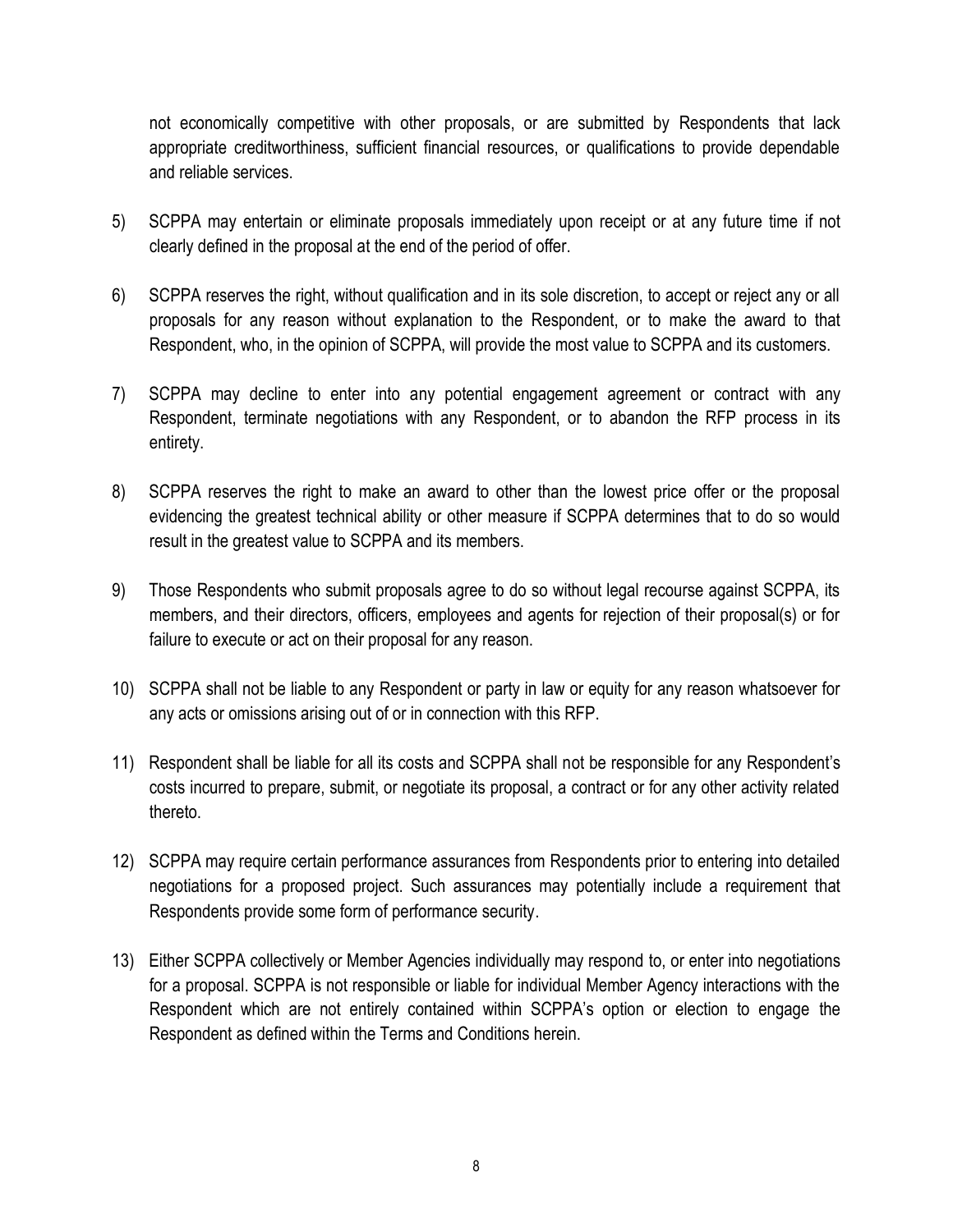# **Additional Requirements for Proposal**

Respondents shall provide evidence of compliance with the following additional requirements:

#### 1) Consideration of Responses

Submitted proposals should be prepared simply and economically, without the inclusion of unnecessary promotional materials. Proposals should be submitted on recycled paper that has a minimum of thirty percent (30%) post-consumer recycled content and duplex copied (double-sided pages) where applicable.

#### 2) Insurance

The Successful Bidder will be required to maintain sufficient insurance for the type of work being performed. SCPPA or its members may require specific insurance coverage to be established and maintained during the course of work and as a condition of award or continuation of contract.

## 3) Taxpayer Identification Number

The Internal Revenue Service (IRS) required that all Respondents and suppliers of materials and supplies provide a Taxpayer Identification Number (TIN) to the party that pays them. Respondents must submit its authorized TIN. No payments will be made under this Agreement without a valid TIN. (See Appendix A)

#### 4) Fee Schedule

The Fee Schedule is to provide a standard format by which the Respondent submits to SCPPA a summary of incurred and estimated costs (and attached supporting information) suitable for detailed review and analysis.

In addition to the specific information required by this form, the Respondent is expected, in good faith, to incorporate in and submit with this form any additional data, supporting schedules, or substantiation reasonably required for the conduct of an appropriate review and analysis in the light of specific facts of this RFP (See Appendix B)

## 5) Certification of Compliance with Child Support Obligations

The Successful Bidder will be required to comply will all reporting requirements and wage earning assignments relative to court ordered child support, in accordance with the City of Los Angeles Ordinance No. 172401. All Respondents are required to complete, sign, and submit the "Certification of Compliance with Child Support Obligations" affidavit (1 page) provided in Appendix C of the RFP.

## 6) Non-Discrimination/Equal Employment Practices

The Respondent shall not discriminate in employment practices against any employee or applicant for employment because of race, religion, national origin, sex, age, or physical handicap. The Respondent shall complete, sign, and submit to SCPPA the "Non-Discrimination and Equal Employment Practices" (2 pages) affidavit provided in Appendix D of this RFP.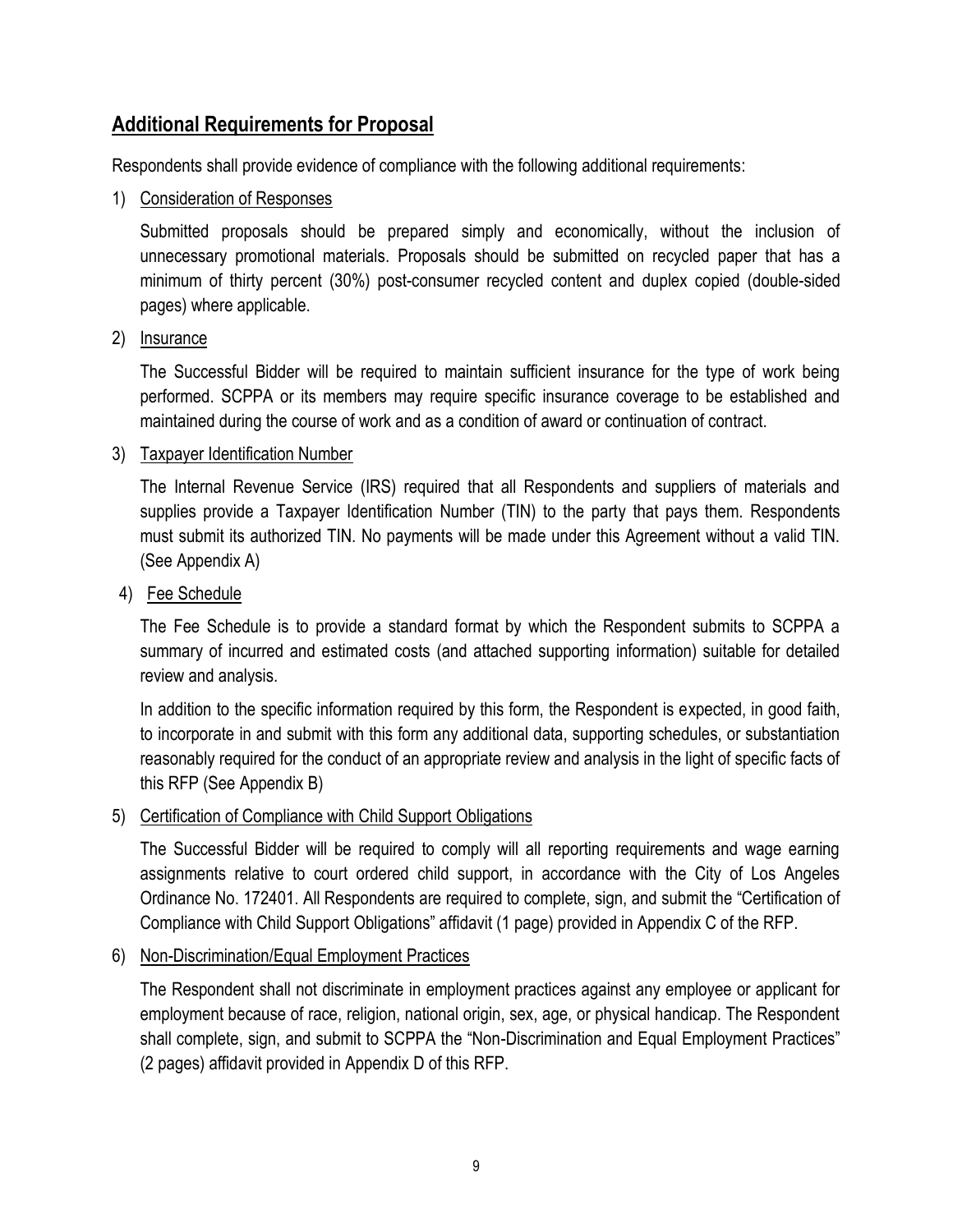#### 7) Equal Benefits Ordinance (EBO)

Respondents shall complete and submit the "Equal Benefits Ordinance Compliance Affidavit" as part of their proposal. Failure to comply with these requirements shall result in the Respondent being deemed nonresponsive (See Appendix E)

#### 8) Contractor Responsibility Program

Respondents shall complete and submit the "Pledge of Compliance with Contractor Responsibility Ordinance" (1 page) and "Responsibility Questionnaire" (9 pages) affidavits. Failure to comply with these requirements may result in the Respondent being deemed nonresponsive (See Appendix F)

#### 9) Living Wage Ordinance

The Successful Bidder will be required to comply with the applicable provisions of the City of Los Angles Living Wage Ordinance and the City of Los Angeles Service Contract Workers Retention Ordinance. The Living Wage Ordinance (LWO) provisions are found in Section 10.36 of the Los Angeles City Administrative Code and the Service Contract Workers Retention Ordinance (SCWRO) are found in Section 10.37) of the Los Angeles Administrative Code. SCWRO/LW0forms must be completed by the Successful Bidder only (See Appendix G).

10) Municipal Lobbying Ordinance

All Respondents shall complete, sign, and attach the City Ethics Commission's "CEC Form 50" (1 page) affidavit. The City of Los Angeles Municipal Code Section 48.01 et seq, requires certain individuals and entities to register with the City Ethics Commission and requires public disclosure of certain lobbying activities, including money received and spent. A copy of the City of Los Angeles Municipal Lobbying Ordinance is available for download on the City Ethics Commission's website at: [http://ethics.lacity.org/PDF/laws/law\\_mlo.pdf](http://ethics.lacity.org/PDF/laws/law_mlo.pdf). Proposals submitted without a completed "CEC Form 50" affidavit shall be deemed nonresponsive (See Appendix H).

11) Affirmative Action Plan

The Respondent shall have an Affirmative Action Plan on file. The Respondent shall comply with the requirements of the City of Los Angeles and shall complete, sign, and submit to SCPPA the affidavit set forth in Appendix M1 of this RFP.

An Affirmative Action Plan shall be in effect and on file for the duration of the contract period.

## 12) Bidder Campaign Contributions and Fundraising

Respondents shall complete, sign, and attach the City Ethics Commission's "CEC Form 55" (3 pages) affidavit. The affidavit requires Respondents to identify their principals, their subcontractors performing \$100,000 or more in work on the contract, and the principals of those subcontractors. Respondents shall also notify their principals and subcontractors in writing of the restrictions and include the notice in contracts with subcontractors. Proposals submitted without a completed "CEC Form 55"affidavit shall be deemed nonresponsive. Respondents who fail to comply with the City law may be subject to penalties, termination of contract, and debarment. Additional information regarding these restrictions and requirement may be obtained from the City Ethics Commission at (213) 978-1960 or ethics.lacity.org (See Appendix N).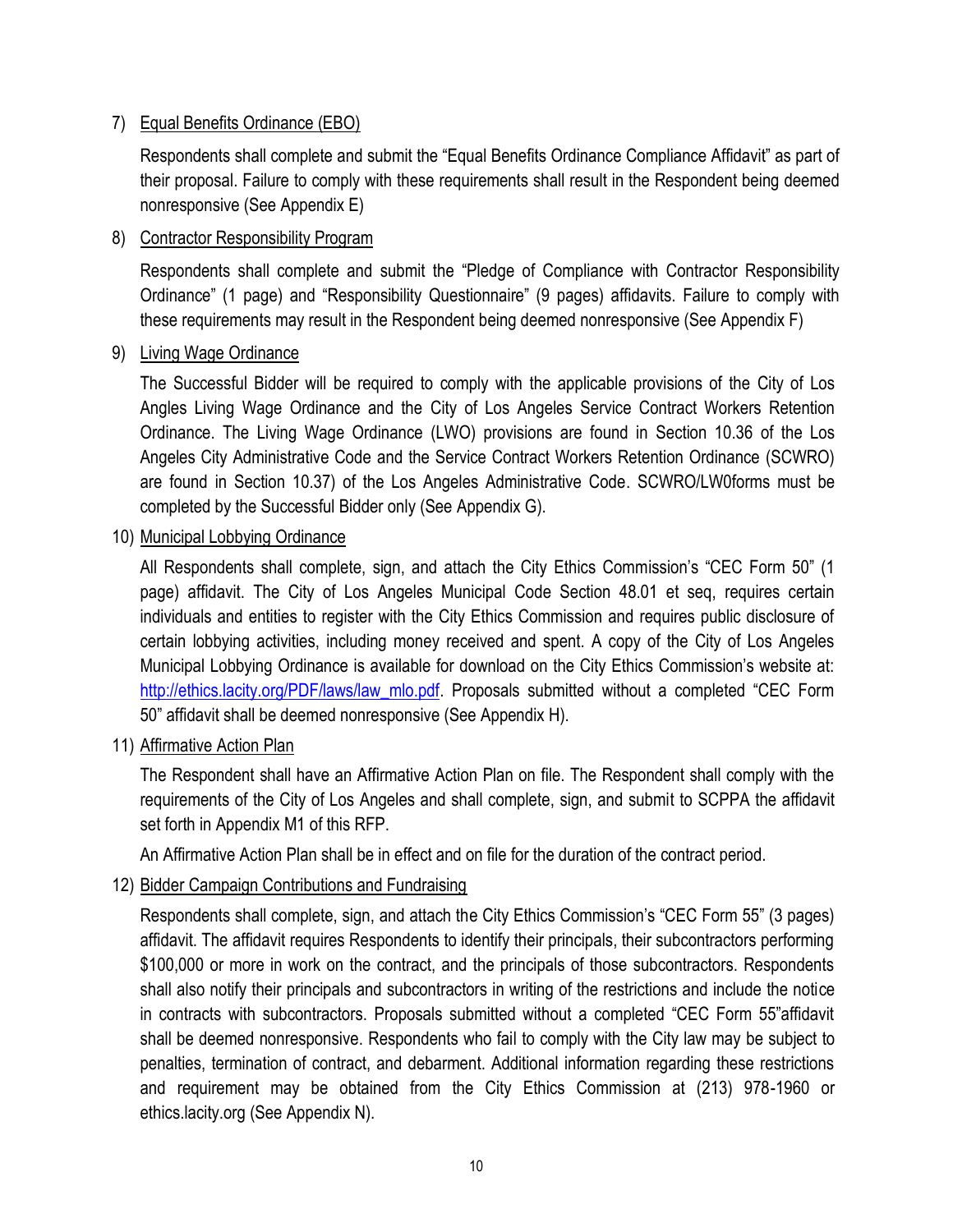#### 13) Local Business Preference Program

This contract is subject to the applicable provisions of the Local Business Preference Program (LBPP) Ordinance No. 181910, Division 10, Chapter 1, Article 21 of the Los Angeles Administrative Code, which encourages local businesses to locate and operate in the Los Angeles area.

The City of Los Angeles, Department of Public Works, Bureau of Contract Administration, Office of Contract Compliance (BCA/OCC) is the Designated Administrative Agency (DAA) for the LBPP. The DAA will determine whether a business qualifies as a Local Business, a Provisionally Qualified Local Business, or a Local Subcontractor. The DAA may also audit or monitor contractors and subcontractors for compliance with the provisions of the Ordinance and conduct investigations of claimed violations.

To be eligible for participation in the LBPP, the BCA/OCC requires a prospective Proposer to register and apply for the certification as a Local Business prior to the proposal deadline by submitting an affidavit attesting as such on the Los Angeles Business Assistance Virtual Network (LABAVN) website. An affidavit form is available for download on the LABAVN website. The "Local Business Certification – Affidavit of Eligibility" form is available for download on the LABAVN website at [http://www.labavn.org.](http://www.labavn.org/) For more information, the Proposer shall e-mail the LABAVN office at [ITA.BAVN@lacity.org](mailto:ITA.BAVN@lacity.org) or call the City of Los Angeles, Bureau of Contract Administration, (BCA/OCC) at (213) 847-2641 or (213) 847-2648.

Proposers that are eligible for a proposal preference in accordance with the LBPP Ordinance shall provide all required information in Appendix O – Local Business Preference Program Documentation of this RFP.

If no information is provided in Appendix O – Local business Preference Program Documentation of this RFP, it will be assumed that the Proposer or any of its subcontractors are not registered as a Local Business on the LABAVN system and the Proposer is not a Provisionally Qualified Local Business.

## 14) First Source Hiring Program

The First Source Hiring Program (FSHP) grants targeted applicants first access to jobs resulting from LADWP contracts while providing affected contractors prompt and cost-free referrals of qualified applicants. FSHP applies only to non-trade positions and to jobs for which the hiring procedures are not subject to collective bargaining agreements which conflict with the program.

Respondents to this RFP are required to complete, sign and return the FSHP Pledge of Compliance. Proposals submitted without the completed and signed Pledge may be deemed non-responsive and disqualified from further consideration (See Appendix P).

## 15) Iran Contract

In accordance with California Public Contract Code Section 2200-2208, all Respondents submitting proposals for, entering into, or renewing contracts for goods and services estimated at \$ 1 Million or